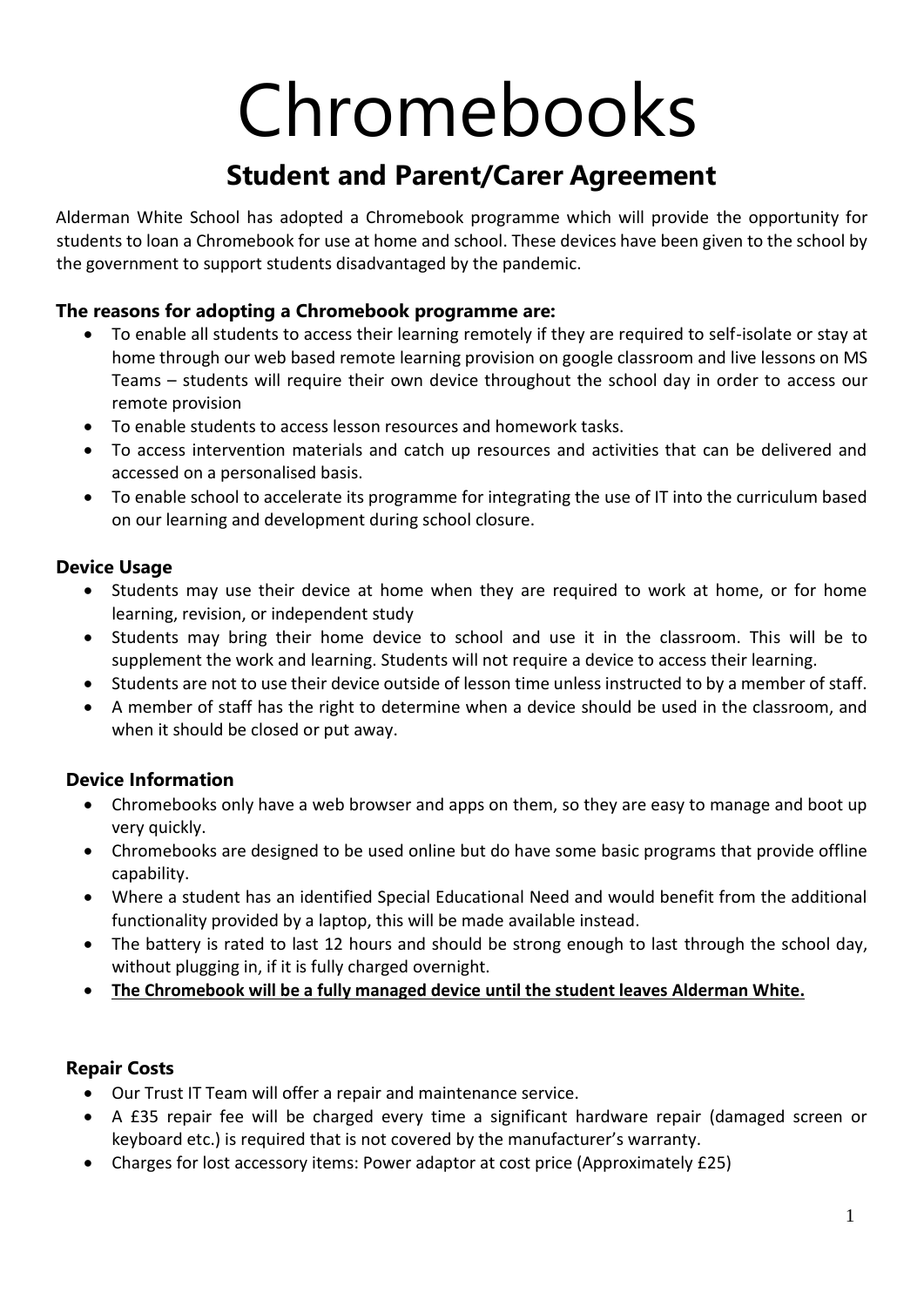## **Expectations Responsibilities and Care**

- The school identification stickers should not be tampered with or defaced.
- Devices brought to school must have a full charge ready for the school day. Students are not permitted to charge the devices in school and the power adaptor should be left at home. If the Chromebook loses power during the school day a loan unit will not be available.
- No stickers or writing on the device.
- Students must take measures to protect the device from damage or theft (Do not leave the Chromebook unattended unless in a secure location).
- At no time shall the device be used for unlawful or inappropriate activities.
- Students are not allowed to let others use their device.
- Cords, cables, and removable storage devices must be inserted and removed carefully into the Chromebook.
- Chromebooks have sensitive and fragile screens. They can become blurry or crack if you touch the screen too hard with any object. This includes your finger, a pen, a pencil or any other item.
- Be sure nothing is placed between the screen and the keyboard before you close it to prevent damage.
- Avoid placing or dropping heavy objects on the top of the Chromebook.
- Chromebooks do not like excessive heat or cold (Don't leave it in your car).
- Do not block air flow when device is on (Do not place it on a soft object like a pillow or duvet).

#### **At Home Expectations**

- It is the parents' responsibility to monitor the students' usage whilst at home.
- The Chromebook must be charged at home each night if they are going to be brought to school.
- No food or drink should be consumed whilst using the device.

#### **Violations**

- Students must follow the Alderman White 'Internet Code of Practice and Acceptable Use Policy' and 'Chromebook Policy and Procedures' at all times while using the device. These documents can be found on our website.
- Violations of any of the policies or items stated in this document will be addressed by the IT Services and the Pastoral Team to determine the correct course of action.
- IT Services and the Pastoral Team have the right to view the contents of the device and drive at any time.

#### **Damages, Lost or Stolen (Incidents):**

- Damages and other incidents should be reported to IT Services as soon as possible, or as soon as possible if outside of the school day.
- The Pastoral team will be informed of any incidents that they need to address.
- A report will need to be filed with IT Services if a device is lost or stolen. If the device is stolen, you should also provide us with a crime reference number.
- Because the Chromebooks are fully managed devices, they can be rendered useless by the IT Services team if they are lost or stolen.
- If a device needs to be replaced, parents will need to pay the subsidised value for a new device, or a new deposit to loan a device if the student qualified for this scheme.